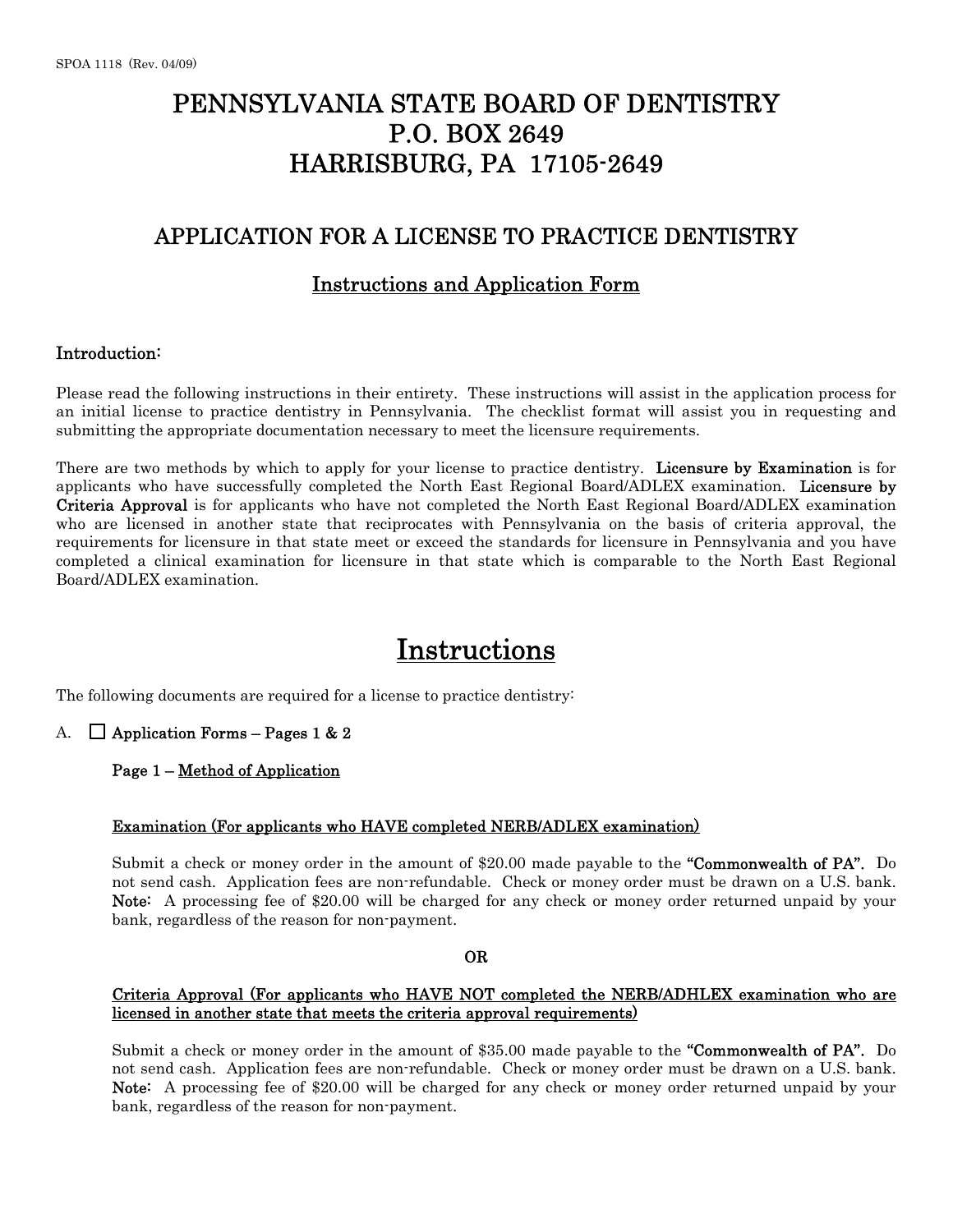## Page 1 – Applicant Information

## Verification of Name:

If any document required for licensure is in a name other than the name under which you applied, a photocopy of the appropriate name change document must be attached. The only documentation accepted by the Board is a marriage certificate, divorce decree that reflects the retake of a maiden name or court issued legal name change document.

## Social Security Number:

A U.S. Individual Taxpayer Identification Number (ITIN) or a Canadian Social Insurance Number (SIN) cannot be accepted. A license will not be issued without a valid U.S. Social Security Number.

Federal and state laws require you to disclose your Social Security Number on your application. It is mandatory in order for the Board to comply with the requirements of the federal Social Security Act pertaining to child support enforcement, as implemented in the Commonwealth of Pennsylvania at 23 Pa. C.S. § 4304.1(a). Section 301.1(a) (2) of Act 124 of 1996 amends the Domestic Relations Code. All government agencies are mandated under the Act to require the social security number of an individual on any application for a professional or occupational license. The Act also requires government agencies, including the Bureau of Professional and Occupational Affairs, to provide a licensee's name, address, and social security number to the Department of Public Welfare. The amendments were authorized under the Federal Welfare Reform Act known as the Federal Personal Responsibility and Work Opportunity Reconciliation Act of 1996.

Additionally, disclosing the number is mandatory in order for the Board to comply with the reporting requirements of the federal Healthcare Integrity and Protection Data Bank. All reports to the HIPDB must include the licensee's social security number. A social security number is mandated under Section 1128E of the Social Security Act.

## Page 1 – Current or Previous Licensure History

List each state, territory or country where you have ever held a license to practice dentistry whether the license(s) is active or inactive, current or expired.

## Page 2 – Practice Activity

List in chronological order your practice activities since graduation from dental school. All time periods should be documented. If you did not practice dentistry during a specific time period, the timeframe should be documented as "no practice in dentistry". Note: Practice activity should include any advanced education/training programs.

## Page 2 – Personal History Information

If you respond "yes" to any of the personal history questions, you must submit the following:

- A written letter of explanation must be submitted to the Board outlining the details of the response.
- Certified copies of the record relating to the action taken. It is your responsibility to request and submit certified copies of court documents to submit directly to the Board office. If you have been disciplined by another state licensing board, certified copies of the disciplinary record must be submitted directly to the Board office in a sealed official state board envelope.

#### Page 2 – Certification Statement

Please read the certification statement in its entirety, sign and date.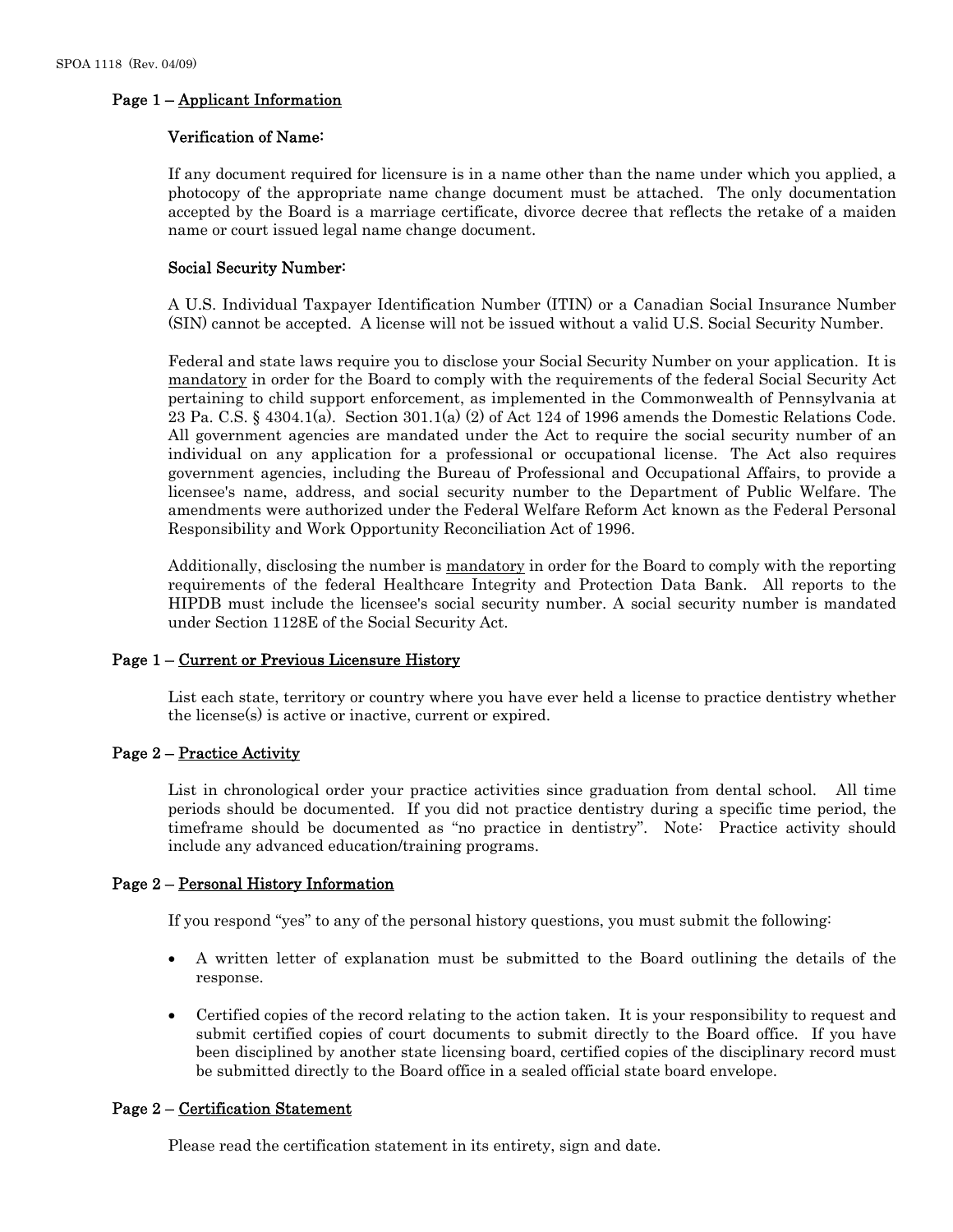## B.  $\Box$  Certification of Graduation – Page 3

The dental school must complete the Certification of Graduation form on page 3 of the application and return the completed form directly to the Board office in a sealed official school envelope. Note: The form cannot be completed, signed or postmarked prior to graduation.

Candidates for licensure as a dentist must have graduated from a dental program accredited by the Commission on Accreditation of the American Dental Association. Certification of Graduation from a foreign educational program does not meet the qualifications for licensure in Pennsylvania. A candidate that has received their professional education outside of the United States in a non-accredited school must conform to Section 33.102(b)(2) of the Board's Regulations.

## $C. \square$  Clinical Examination

Applicants by **EXAMINATION** – For applicants who have successfully completed the North East Regional Board / ADLEX Examination, follow the instructions outlined below for **NERB/ADLEX Examination** Results. If you have not successfully completed the NERB/ADLEX examination, please follow the instructions for Applicants by CRITERIA APPROVAL listed below.

## NERB/ADLEX Examination Results

The Pennsylvania State Board of Dentistry has examination scores from 1979 through the present on file in the Board office. Therefore, scores should be available upon receipt of your application.

However, if you took the North East Regional Board examination prior to 1979, you must request the North East Regional Board of Dental Examiners, Inc. to forward a report of your grades directly to the Pennsylvania State Board of Dentistry. To make your request, contact the North East Regional Board Examiners, Inc., 8484 Georgia Avenue, Suite 900, Silver Spring, MD 20910. Telephone Number: (301) 563- 3300.

#### OR

Applicants by CRITERIA APPROVAL – For applicants who are currently licensed in another state who have completed a clinical examination for licensure in that state other than the NERB / ADLEX examination. If you took the NERB / ADLEX examination, please follow the instructions for Applicants by EXAMINATION listed above. Note: If you completed a post-graduate training program in lieu of a clinical examination, you do not meet the requirements for licensure in Pennsylvania.

- Request the Dental Board in the state where you are currently licensed to forward a certification directly to the Pennsylvania State Board of Dentistry in a sealed official envelope confirming that the state would consider Pennsylvania applicants for licensure in that state on the basis of criteria approval (reciprocity). The certification letter must be signed by an authorized official of the State Board contain the official seal of the state licensing board.
- Request the Dental Board in the state where you are currently licensed to forward the requirements for licensure in that state.
- Request an official certification of your examination scores for the clinical examination you completed for licensure in that state. The scores must include the specific components of the examination, the score obtained in each section of the examination and the maximum points possible in each section of the examination.
	- o If the clinical examination you completed was a regional board examination (WREB, SRTA, CRDTS), the certification of your clinical examination scores must be submitted directly to the Pennsylvania State Board of Dentistry from the regional board in a sealed official envelope.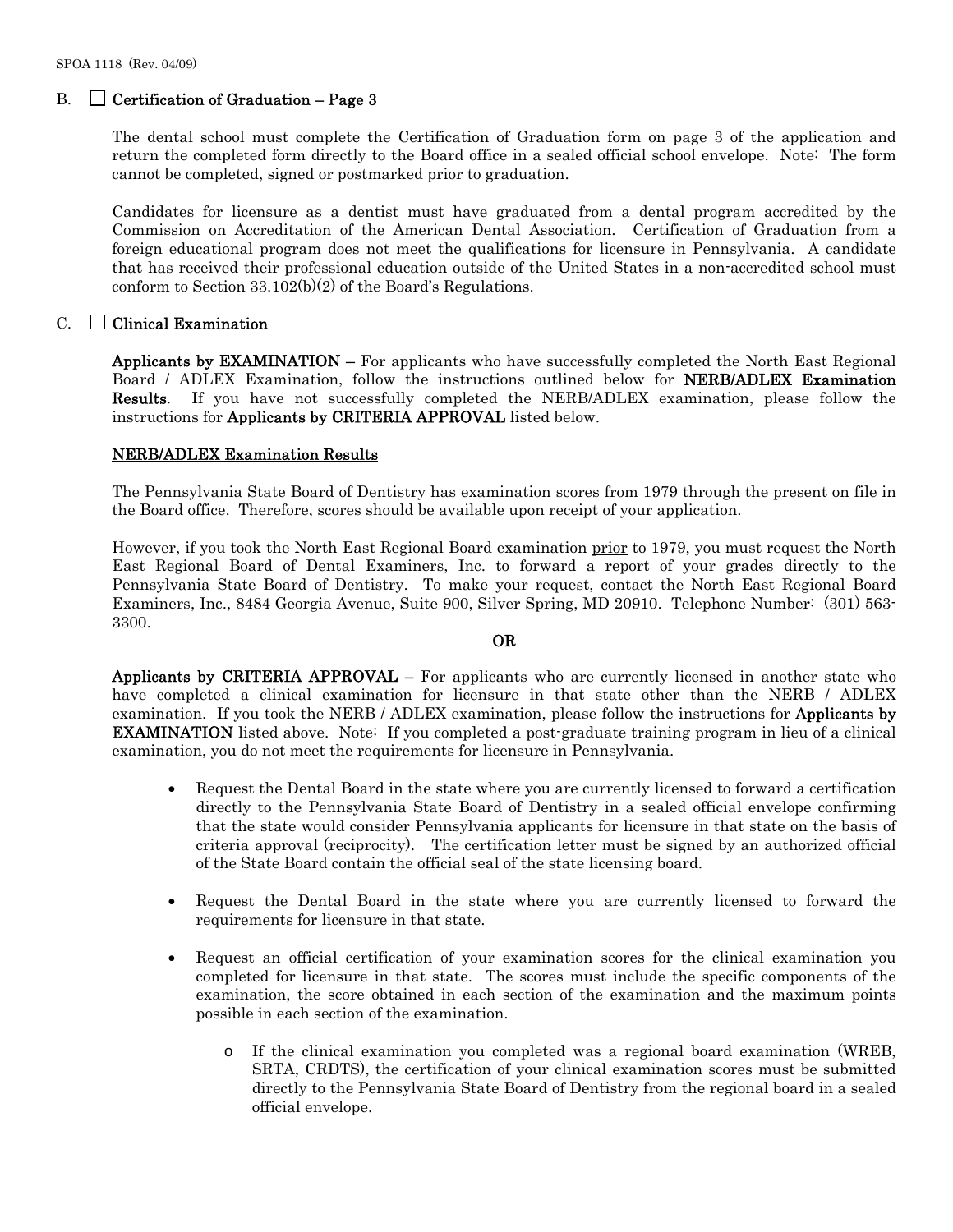o If the clinical examination you completed was a state board examination, the certification of your clinical examination scores must be submitted directly to the Pennsylvania State Board of Dentistry from the state board in a sealed official envelope.

## D. National Board Scores

The applicant must request the Joint Commission on National Dental Examinations to forward a report of your written grades (Part I and Part II) directly to the Pennsylvania State Board of Dentistry. A photocopy or candidate copy is not acceptable. Scores are only retained in the Board office for one (1) year from the date the scores are received. If you previously requested scores be sent to the Pennsylvania State Board of Dentistry over one (1) year ago, you must request a new report of your written grades to be forwarded directly to the Board office. To make your request, contact the Joint Commission on National Dental Examinations, 211 East Chicago Avenue, Suite 1846, Chicago, IL 60611. Telephone Number: (312) 440- 2678.

#### $E.$  Verification of Licensure

The applicant must request a letter of good standing from each state or territory where they hold or have ever held a license to practice dentistry. The letter(s) of good standing must contain the proper signature, date and seal of the licensing authority and must be sent **directly** to the Pennsylvania State Board of Dentistry in a sealed official envelope of the state licensing board.

Note: If you have been disciplined by a state licensing board, the letter of good standing must include certified copies of the disciplinary record.

#### $F. \Box$  Letter of Recommendation

If you do not hold a license to practice dentistry in another state and you are in a residency program or in the military service, you must request the Residency Program Director or Commanding Officer in the military service submit a letter of recommendation. The official letter must be submitted directly to the Board office in a sealed official envelope.

#### $G. \Box$  National Practitioner Data Bank / Healthcare Integrity and Protection Data Bank

If you hold or have held a license to practice dentistry (active or inactive, current or expired) in another state(s), you must request a self-query. The "Request for Information Disclosure (Self-Query)" form and instructions can be obtained at [www.npdb-hipdb.com](http://www.npdb-hipdb.com/).

Upon receipt of the response to your self-query, you must forward the entire report directly to the Board office. \*Please open the report to verify that the response is being returned to you and not a discrepancy notice.

Note: You must submit the original report and it must contain both the report from the NPDB and the report from the HIPDB.

#### $H. \Box$  CPR Certification

Attach a photocopy of your current CPR certification card (front and back). The card must show current certification in Infant, Child and Adult CPR through an approved provider in accordance with the Board's Regulations. Note: Online CPR certification courses are not accepted. The photocopy should be submitted on an 8 ½ x 11 sheet of paper.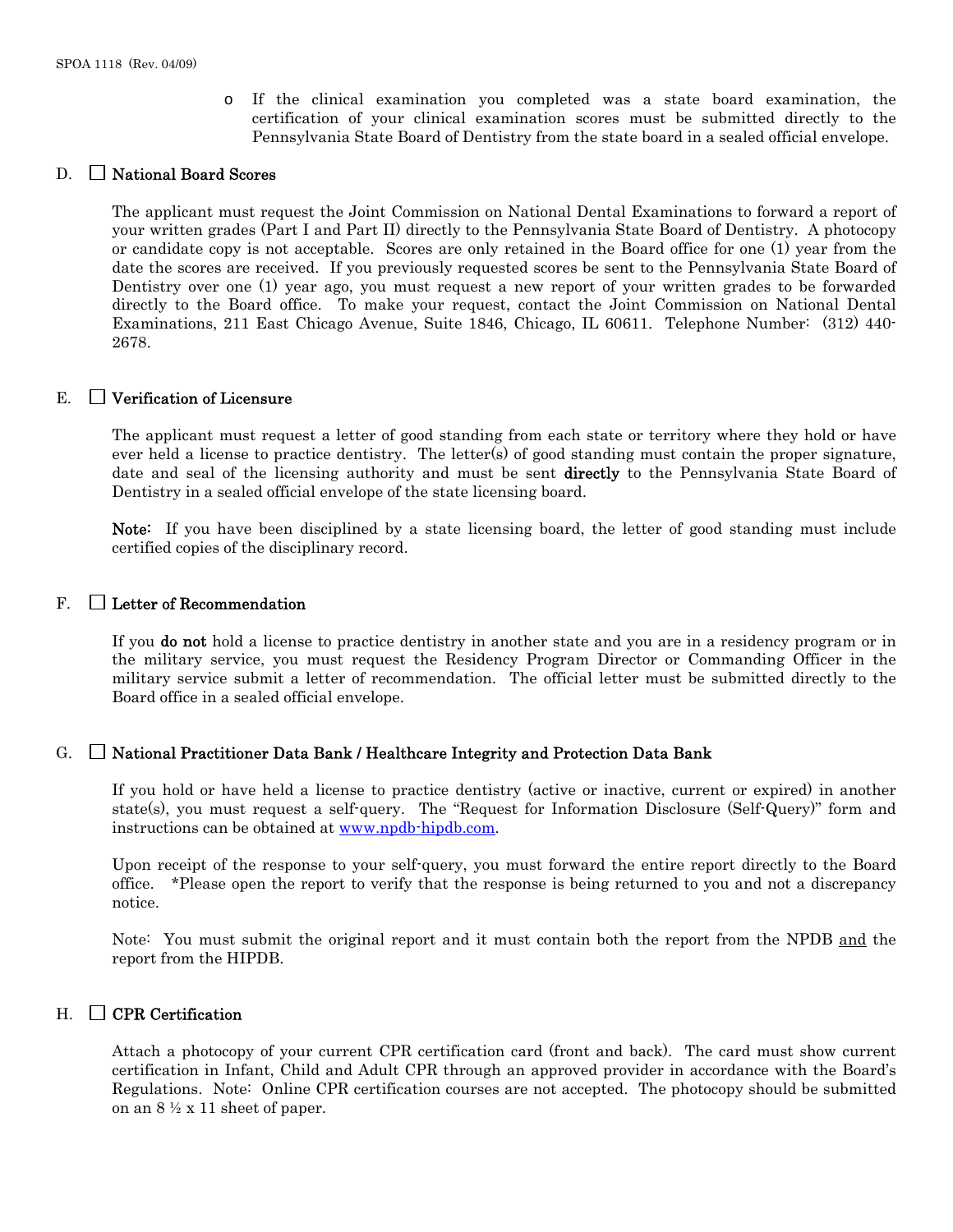## $I_{\cdot}$  Board Office

Mail your fee, pages 1-2 of your application, CPR certification and data bank self-query response and/or copy of your name change document (if applicable) directly to the Board office:

State Board of Dentistry State Board of Dentistry P.O. Box 2649 One Penn Center Harrisburg, PA 17105-2649 2601 North Third Street

## Mailing Address Street Address (Courier Delivery)

Harrisburg, PA 17110

 All other documentation must be submitted directly from the certifying state board, educational institution and/or organization.

## IMPORTANT INFORMATION

- You may not practice dentistry in the Commonwealth of Pennsylvania until a license has been issued by the Pennsylvania State Board of Dentistry.
- It is your responsibility to maintain a copy of this application for future reference.
- The Board's application forms must be submitted in their original format and may not be altered. Altered forms will be rejected and cause further delay in the processing of your application. Photocopies are not accepted.
- The Board office **does not** verify receipt of mail. Processing time varies depending upon the workload. Average processing time upon receipt of all required documentation is approximately 7-10 business days.
- Once your application has been processed, you may check on the status of your application and/or issuance of your license through the Board's website at [www.mylicense.state.pa.us](http://www.mylicense.state.pa.us/).
- Should the application not be completed within six months, updated documentation may be required. Additionally, if the application process has not been completed within one year from the date it was received, applicants will be required to submit an updated application-processing fee.
- All licenses, regardless of the date of issuance, expire on March  $31<sup>st</sup>$  of the odd-numbered years.
- The Dental Law and Regulations requires that you maintain current infant, child and adult CPR certification.
- The Board's Regulations require dentists to complete 30 credit hours each biennial period. The specific regulations pertaining to continuing education are available at [www.dos.state.pa.us/dent.](http://www.dos.state.pa.us/dent)
- To administer general anesthesia, deep sedation, conscious sedation and/or nitrous oxide/oxygen analgesia in the Commonwealth of Pennsylvania, you must complete and submit the required application and supporting documentation necessary for the issuance of a permit. The application forms are also available at [www.dos.state.pa.us/dent](http://www.dos.state.pa.us/dent).
- You are required to notify the Board within 10 days of an address change. A change of address may be submitted in writing by mail or by fax or online at [www.mylicense.state.pa.us](http://www.mylicense.state.pa.us/) by using your Registration Code once your license has been issued.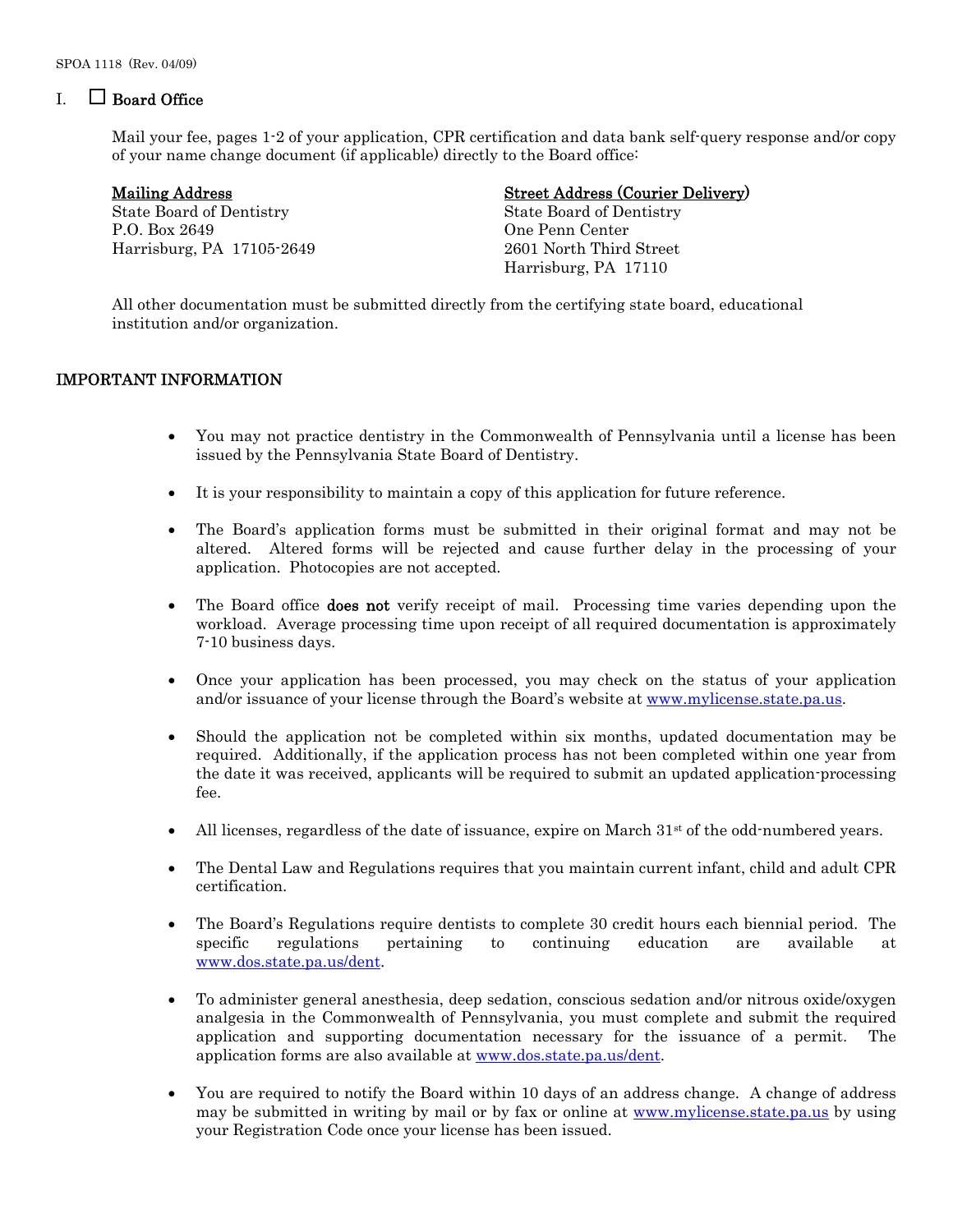## PENNSYLVANIA STATE BOARD OF DENTISTRY P.O. BOX 2649 HARRISBURG, PA 17105-2649

Telephone: 717-783-7162<br>
Facsimile: 717-787-7769<br>
Facsimile: 717-787-7769<br>
Email: st-dentistry@state.pa.us Email: [st-dentistry@state.pa.us](mailto:st-dentistry@state.pa.us)

## APPLICATION FOR A LICENSE TO PRACTICE DENTISTRY

| <b>METHOD OF APPLICATION</b>                                                                                     |                                                                                                                                                                                                                                              |                                              |  |  |  |  |  |  |
|------------------------------------------------------------------------------------------------------------------|----------------------------------------------------------------------------------------------------------------------------------------------------------------------------------------------------------------------------------------------|----------------------------------------------|--|--|--|--|--|--|
| Please check one of the following:                                                                               | Examination (\$20.00)                                                                                                                                                                                                                        | Criteria Approval (\$35.00)                  |  |  |  |  |  |  |
| <b>APPLICANT INFORMATION</b>                                                                                     |                                                                                                                                                                                                                                              |                                              |  |  |  |  |  |  |
| NAME:                                                                                                            |                                                                                                                                                                                                                                              |                                              |  |  |  |  |  |  |
| LAST                                                                                                             | <b>FIRST</b>                                                                                                                                                                                                                                 | <b>MIDDLE</b>                                |  |  |  |  |  |  |
| ADDRESS:                                                                                                         |                                                                                                                                                                                                                                              |                                              |  |  |  |  |  |  |
| <b>STREET</b>                                                                                                    |                                                                                                                                                                                                                                              |                                              |  |  |  |  |  |  |
| <b>CITY</b>                                                                                                      | $\operatorname{STATE}$                                                                                                                                                                                                                       | <b>ZIP CODE</b>                              |  |  |  |  |  |  |
| *ETIN or SIN cannot be accepted.<br>U.S. Social Security Number:                                                 |                                                                                                                                                                                                                                              |                                              |  |  |  |  |  |  |
| Date of Birth:                                                                                                   | Telephone Number:                                                                                                                                                                                                                            |                                              |  |  |  |  |  |  |
| Email address:                                                                                                   |                                                                                                                                                                                                                                              |                                              |  |  |  |  |  |  |
|                                                                                                                  |                                                                                                                                                                                                                                              |                                              |  |  |  |  |  |  |
| Yes<br>$\rm No$<br>Did you take the National Board examination:                                                  |                                                                                                                                                                                                                                              |                                              |  |  |  |  |  |  |
| Did you complete the North East Regional Board/ADLEX examination:<br>No<br>Yes                                   |                                                                                                                                                                                                                                              |                                              |  |  |  |  |  |  |
|                                                                                                                  |                                                                                                                                                                                                                                              |                                              |  |  |  |  |  |  |
|                                                                                                                  |                                                                                                                                                                                                                                              |                                              |  |  |  |  |  |  |
| If any document required for licensure is in a name other than above, please indicate the name(s). A copy of the |                                                                                                                                                                                                                                              |                                              |  |  |  |  |  |  |
| appropriate name change document must be attached.                                                               |                                                                                                                                                                                                                                              |                                              |  |  |  |  |  |  |
|                                                                                                                  |                                                                                                                                                                                                                                              |                                              |  |  |  |  |  |  |
| <b>CURRENT OR PREVIOUS LICENSURE HISTORY</b>                                                                     |                                                                                                                                                                                                                                              |                                              |  |  |  |  |  |  |
| never possessed a license, you must write "None".                                                                | List all states, territories and countries in which you have ever possessed a license to practice dentistry (active or<br>inactive, current or expired). You must request a letter of good standing from each state licensing board. *If you |                                              |  |  |  |  |  |  |
|                                                                                                                  |                                                                                                                                                                                                                                              |                                              |  |  |  |  |  |  |
| State or Jurisdiction                                                                                            | Active or Inactive                                                                                                                                                                                                                           | License Obtained by:<br>Examination<br>Other |  |  |  |  |  |  |
|                                                                                                                  |                                                                                                                                                                                                                                              |                                              |  |  |  |  |  |  |
|                                                                                                                  |                                                                                                                                                                                                                                              |                                              |  |  |  |  |  |  |
|                                                                                                                  |                                                                                                                                                                                                                                              |                                              |  |  |  |  |  |  |
|                                                                                                                  |                                                                                                                                                                                                                                              |                                              |  |  |  |  |  |  |
|                                                                                                                  |                                                                                                                                                                                                                                              |                                              |  |  |  |  |  |  |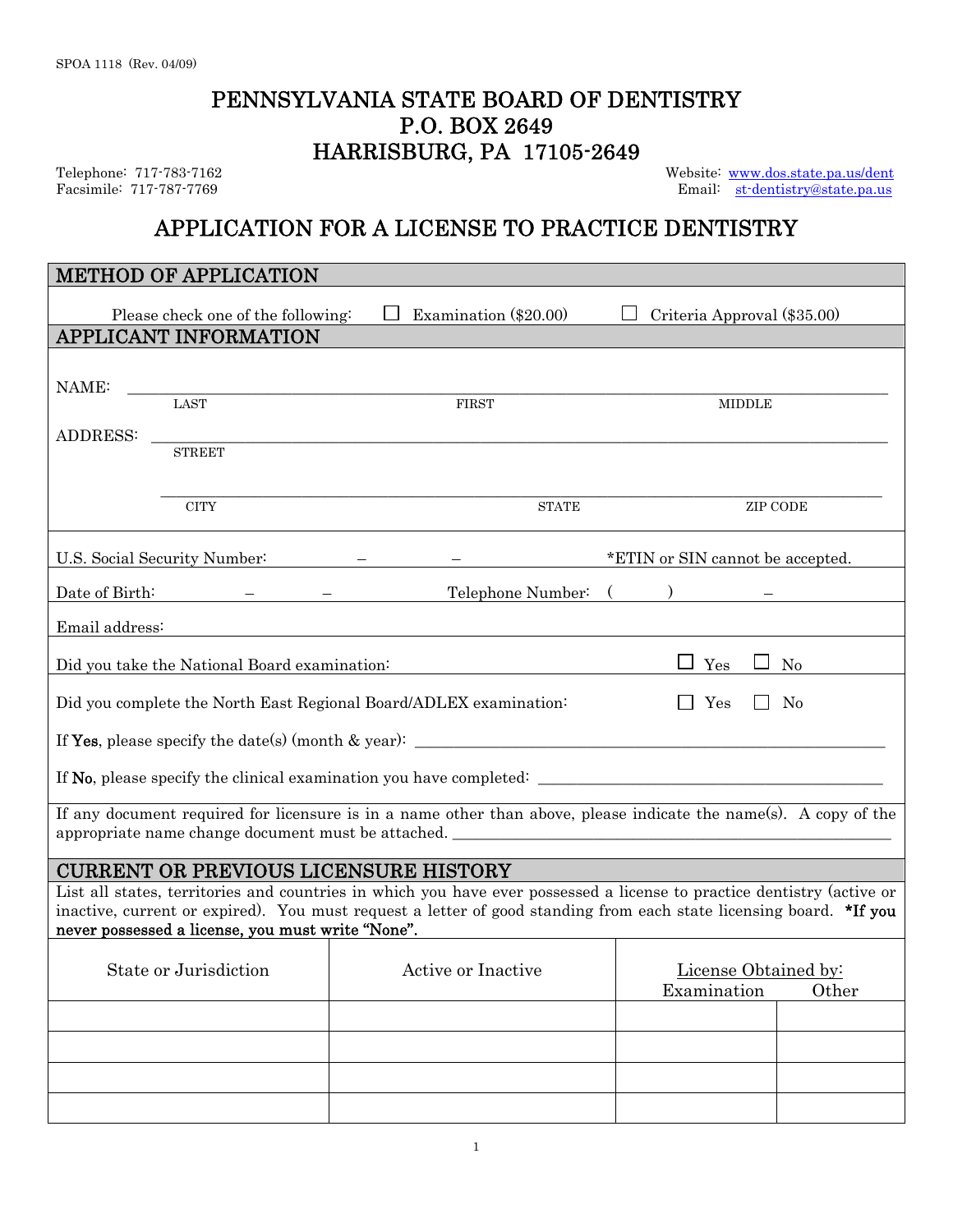|                                                                                                                                                                                              | PRACTICE ACTIVITY<br>List in chronological order your practice activities since graduation from dental school. All time periods should be                                                                                                                                |                                              |  |                                  |                |  |
|----------------------------------------------------------------------------------------------------------------------------------------------------------------------------------------------|--------------------------------------------------------------------------------------------------------------------------------------------------------------------------------------------------------------------------------------------------------------------------|----------------------------------------------|--|----------------------------------|----------------|--|
|                                                                                                                                                                                              | documented. If you did not practice during a specific time period, the timeframe should be documented as "no<br>practice in dentistry". If additional space is needed, please attach on a separate $8\frac{1}{2} \times 11$ sheet of paper.                              |                                              |  |                                  |                |  |
|                                                                                                                                                                                              |                                                                                                                                                                                                                                                                          |                                              |  |                                  |                |  |
| Employment Information                                                                                                                                                                       |                                                                                                                                                                                                                                                                          | Dates<br>To<br>From<br>(Month/Yr) (Month/Yr) |  | Description of practice activity |                |  |
|                                                                                                                                                                                              |                                                                                                                                                                                                                                                                          |                                              |  |                                  |                |  |
|                                                                                                                                                                                              |                                                                                                                                                                                                                                                                          |                                              |  |                                  |                |  |
|                                                                                                                                                                                              |                                                                                                                                                                                                                                                                          |                                              |  |                                  |                |  |
|                                                                                                                                                                                              |                                                                                                                                                                                                                                                                          |                                              |  |                                  |                |  |
|                                                                                                                                                                                              |                                                                                                                                                                                                                                                                          |                                              |  |                                  |                |  |
|                                                                                                                                                                                              |                                                                                                                                                                                                                                                                          |                                              |  |                                  |                |  |
|                                                                                                                                                                                              |                                                                                                                                                                                                                                                                          |                                              |  |                                  |                |  |
|                                                                                                                                                                                              |                                                                                                                                                                                                                                                                          |                                              |  |                                  |                |  |
|                                                                                                                                                                                              | PERSONAL HISTORY INFORMATION                                                                                                                                                                                                                                             |                                              |  |                                  |                |  |
| Please check Yes or No to each of the following questions:                                                                                                                                   |                                                                                                                                                                                                                                                                          |                                              |  | <b>YES</b>                       | N <sub>O</sub> |  |
| Has any action involving your licensed profession, disciplinary or otherwise, been<br>1)<br>taken against you or your license in another state, territory or country?                        |                                                                                                                                                                                                                                                                          |                                              |  |                                  |                |  |
| Have you withdrawn an application for a license, had an application for a license<br>2)<br>denied or refused or agreed not to apply for a license in another state, territory or<br>country? |                                                                                                                                                                                                                                                                          |                                              |  | $\mathbf{I}$                     |                |  |
| 3)                                                                                                                                                                                           | Have you been convicted, found guilty or pleaded guilty or nolo contendere, or<br>received probation without verdict as to a felony or misdemeanor, including any<br>drug law violation in any State or Federal Court?                                                   |                                              |  |                                  |                |  |
| Have you experienced difficulties as a result of alcohol or other drugs such as<br>4)<br>diagnosis of/treatment for dependency or abuse or arrests for chemical-use-related<br>offenses?     |                                                                                                                                                                                                                                                                          |                                              |  |                                  |                |  |
|                                                                                                                                                                                              |                                                                                                                                                                                                                                                                          |                                              |  |                                  |                |  |
|                                                                                                                                                                                              |                                                                                                                                                                                                                                                                          |                                              |  |                                  |                |  |
|                                                                                                                                                                                              | <b>CERTIFICATION STATEMENT</b><br>I hereby certify that I have read the Pennsylvania Dental Law, Act 216 and Regulations, Pennsylvania Code, Title<br>49. Professional and Vocational Standards and I will abide by the Board's Laws and Regulations while practicing in |                                              |  |                                  |                |  |

By signing below, I verify that this form is in the original format as supplied by the Department of State and has not been altered or otherwise modified in any way. I am aware of the criminal penalties for tampering with public records or information pursuant to 18 Pa. C.S.§4911.

Additionally, I certify that the statements in this application are true and correct to the best of my knowledge, information and belief, and that I am of good moral character. I understand that any false statement made is subject to the penalties of 18 Pa. C.S.§4904 relating to unsworn falsification to authorities and may result in the suspension or revocation of my license, permit or certificate.

Signature of Applicant: \_\_\_\_\_\_\_\_\_\_\_\_\_\_\_\_\_\_\_\_\_\_\_\_\_\_\_\_\_\_\_\_\_\_\_\_\_\_\_\_\_\_\_\_\_\_\_\_\_\_\_\_\_\_\_ Date: \_\_\_\_\_\_\_\_\_\_\_\_\_\_\_\_\_\_\_\_\_